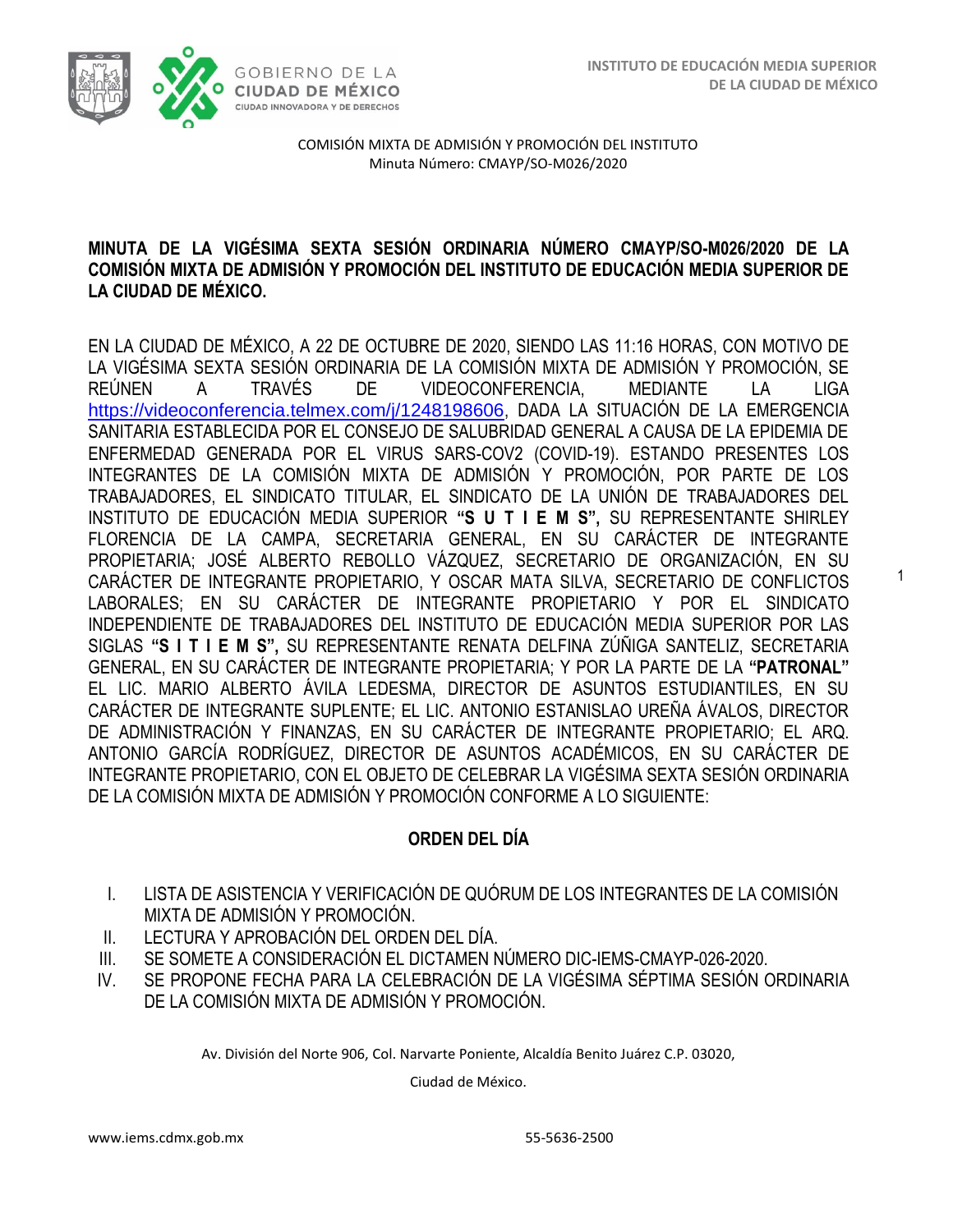

#### **M I N U T A**

**PRIMERO.-** DE ACUERDO CON LA LISTA DE ASISTENCIA DE LOS INTEGRANTES DE LA COMISIÓN, EXISTE QUÓRUM LEGAL VÁLIDO PARA LLEVAR A CABO LA VIGÉSIMA SEXTA SESIÓN ORDINARIA DE LA COMISIÓN MIXTA DE ADMISIÓN Y PROMOCIÓN.

**SEGUNDO.-** PREVIA LECTURA SE APRUEBA EL ORDEN DEL DÍA PROPUESTO POR LOS INTEGRANTES.

**TERCERO.-** LOS INTEGRANTES DE LA COMISIÓN MIXTA DE ADMISIÓN Y PROMOCIÓN APRUEBAN EN TODAS Y CADA UNA DE SUS PARTES EL DICTAMEN **DIC-IEMS-CMAYP-026-2020**, PARA TODOS LOS EFECTOS ADMINISTRATIVOS CORRESPONDIENTES.

**CUARTO.-** SE ACUERDA FECHA PARA LA CELEBRACIÓN DE LA VIGÉSIMA SÉPTIMA SESIÓN ORDINARIA DE LA COMISIÓN MIXTA DE ADMISIÓN Y PROMOCIÓN EL DÍA 29 DE OCTUBRE DE 2020, A LAS 11:00 HRS. SE ENVIARÁ MEDIANTE CORREO ELECTRÓNICO LA LIGA DE LA VIDEOCONFERENCIA A LOS INTEGRANTES, PREVIO A LA SESIÓN RESPECTIVA.

**QUINTO.-** LA DIRECCIÓN DE ADMINISTRACIÓN Y FINANZAS Y LA DIRECCIÓN DE ASUNTOS ACADÉMICOS, EN EL ÁMBITO DE SUS RESPECTIVAS COMPETENCIAS REALIZARÁN LOS ACTOS Y ACCIONES CONDUCENTES A EFECTO DE DAR SEGUIMIENTO EN SUS TÉRMINOS AL DICTAMEN DIC-IEMS-CMAYP-026-2020, ASÍ COMO PARA TODOS LOS EFECTOS ADMINISTRATIVOS CORRESPONDIENTES.

#### • **ASUNTOS GENERALES**

LA DIRECCIÓN DE ADMINISTRACIÓN Y FINANZAS SE COMPROMETE A ENTREGAR A LOS INTEGRANTES DE ESTA COMISIÓN, EN LA PRÓXIMA SESIÓN ORDINARIA, LA INFORMACIÓN JURÍDICA CORRESPONDIENTE AL CUMPLIMIENTO DEL LAUDO SOBRE LA INCORPORACIÓN DE CINCO DOCENTES-TUTORES-INVESTIGADORES, INCLUYENDO EL NÚMERO DE PLAZA QUE CADA UNO DE ELLOS OCUPA.

Av. División del Norte 906, Col. Narvarte Poniente, Alcaldía Benito Juárez C.P. 03020,

Ciudad de México.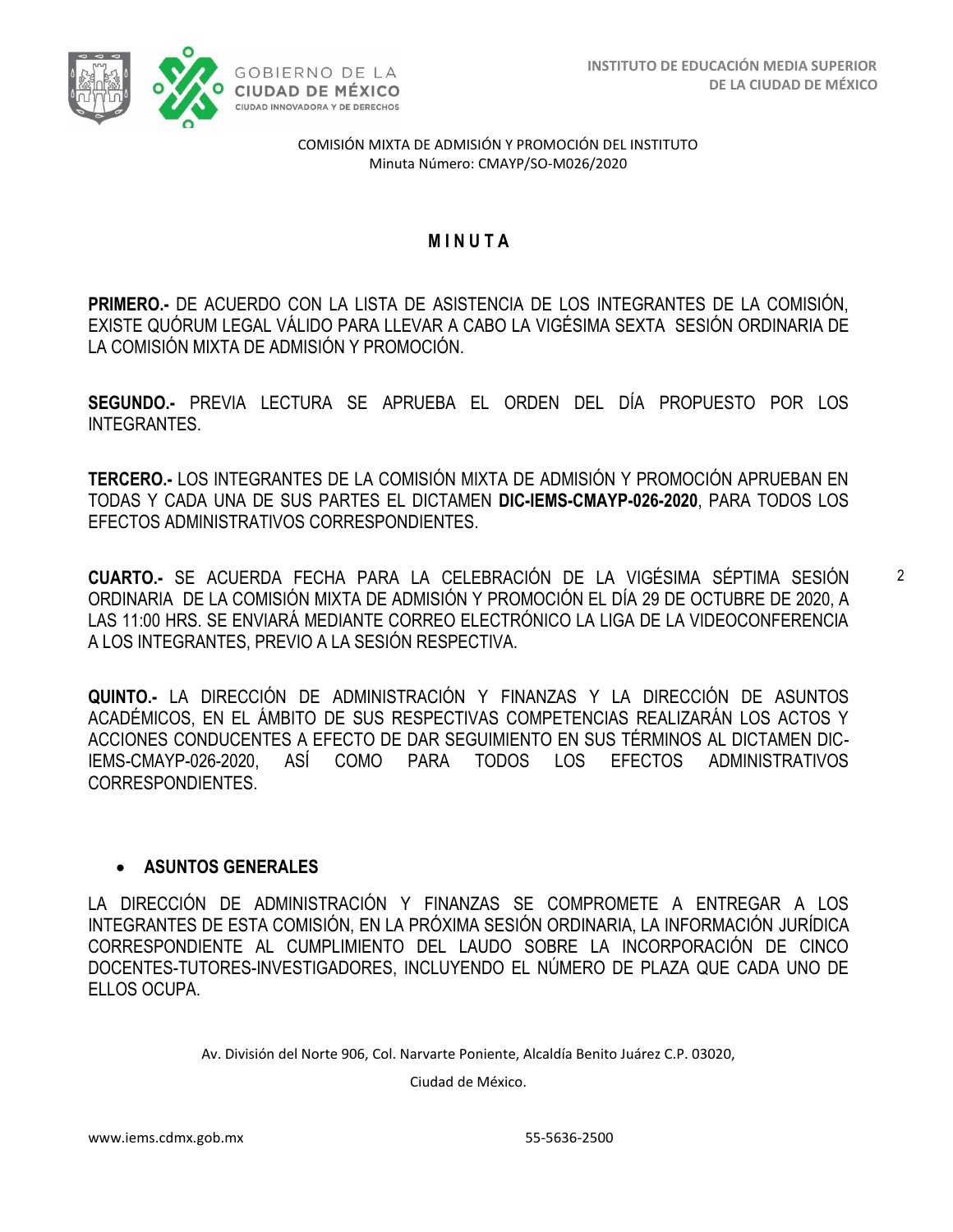

**SEXTO.-** LOS ACUERDOS TOMADOS EN LA PRESENTE SESIÓN, SON VÁLIDOS Y SURTIRÁN SUS EFECTOS LEGALES Y JURÍDICOS EN TÉRMINOS DE LO DISPUESTO POR EL ARTÍCULO TERCERO, PÁRRAFOS SÉPTIMO Y OCTAVO DEL "ACUERDO POR EL QUE SE AUTORIZA EL USO DE MEDIOS REMOTOS TECNOLÓGICOS DE COMUNICACIÓN COMO MEDIOS OFICIALES PARA CONTINUAR CON LAS FUNCIONES ESENCIALES Y SE ESTABLECEN MEDIDAS PARA LA CELEBRACIÓN DE LAS SESIONES DE LOS ÓRGANOS COLEGIADOS EN LAS DEPENDENCIAS, ÓRGANOS DESCONCENTRADOS, ENTIDADES DE LA ADMINISTRACIÓN PÚBLICA Y ALCALDÍAS DE LA CIUDAD DE MÉXICO, CON MOTIVO DE LA EMERGENCIA SANITARIA POR CAUSAS DE FUERZA MAYOR DEL CONSEJO DE SALUD DE LA CIUDAD DE MÉXICO", PUBLICADO EN LA GACETA OFICIAL DE LA CIUDAD DE MÉXICO EL 06 DE ABRIL DE 2020".

**SÉPTIMO.-**AGOTADOS EN SU TOTALIDAD LOS ASUNTOS DEL ORDEN DEL DÍA, LOS INTEGRANTES DE LA COMISIÓN EXPRESARON SU CONSENTIMIENTO SIN MEDIAR ALGÚN VICIO DE LA VOLUNTAD, RESPECTO DE LA MINUTA EMITIDA, LA QUE SURTIRÁ SUS EFECTOS LEGALES A PARTIR DE SU PUBLICACIÓN EN LA PÁGINA OFICIAL DEL INSTITUTO DE CONFORMIDAD CON EL NUMERAL SEXTO DE LA PRESENTE MINUTA, Y LAS FIRMAS AUTÓGRAFAS DE LOS QUE EN ELLA INTERVINIERON SE ASENTARAN UNA VEZ TERMINADA LA EMERGENCIA SANITARIA.-------------------------------------------------------

----------------------------------------------------------------------------------------------------------------------------------------------------- ESTE DOCUMENTO SE CONCLUYE SIENDO LAS 14:55 HORAS DEL 22 DE OCTUBRE DE 2020--------------- -----------------------------------------------------------------------------------------------------------------------------------------------------

> Av. División del Norte 906, Col. Narvarte Poniente, Alcaldía Benito Juárez C.P. 03020, Ciudad de México.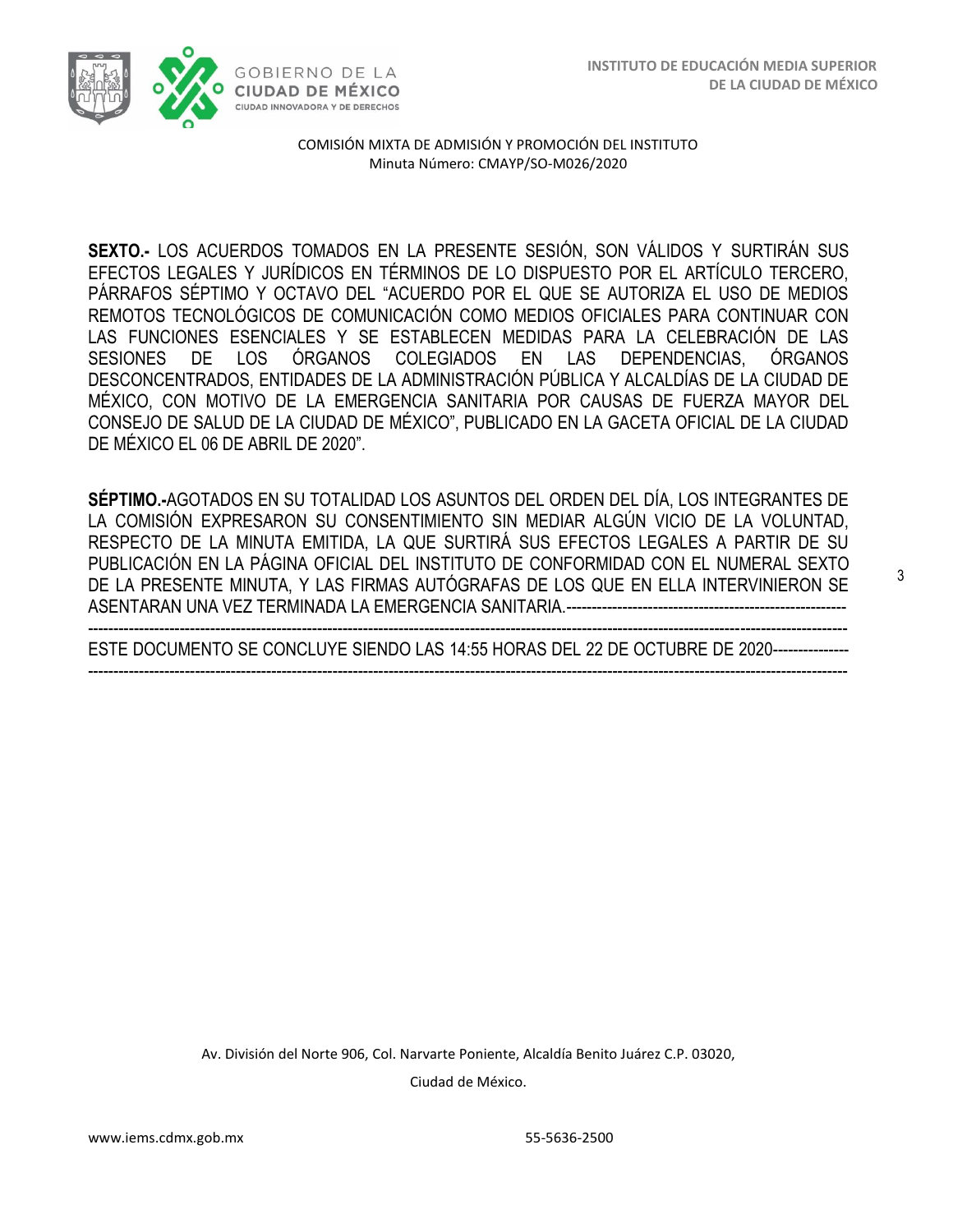

**FIRMAN LAS PARTES**

# **POR PARTE DE LOS TRABAJADORES DEL IEMSCDMX**

### **SHIRLEY FLORENCIA DE LA CAMPA RENATA DELFINA ZUÑIGA SANTELIZ**

INTEGRANTE PROPIETARIA SECRETARIA GENERAL DEL SINDICATO DE LA UNIÓN DE TRABAJADORES DEL INSTITUTO DE EDUCACIÓN MEDIA **SUPERIOR** (SUTIEMS)

INTEGRANTE PROPIETARIA SECRETARIA GENERAL DEL SINDICATO INDEPENDIENTE DE TRABAJADORES DEL INSTITUTO DE EDUCACIÓN MEDIA SUPERIOR (SITIEMS)

# **JOSÉ ALBERTO REBOLLO VÁZQUEZ OSCAR MATA SILVA**

INTEGRANTE PROPIETARIO SECRETARIO DE ORGANIZACIÓN DEL SINDICATO DE LA UNIÓN DE TRABAJADORES DEL INSTITUTO DE EDUCACIÓN MEDIA SUPERIOR (SUTIEMS)

INTEGRANTE PROPIETARIO SECRETARIO DE CONFLICTOS LABORALES DEL SINDICATO DE LA UNIÓN DE TRABAJADORES DEL INSTITUTO DE EDUCACIÓN MEDIA SUPERIOR (SUTIEMS)

Av. División del Norte 906, Col. Narvarte Poniente, Alcaldía Benito Juárez C.P. 03020,

Ciudad de México.